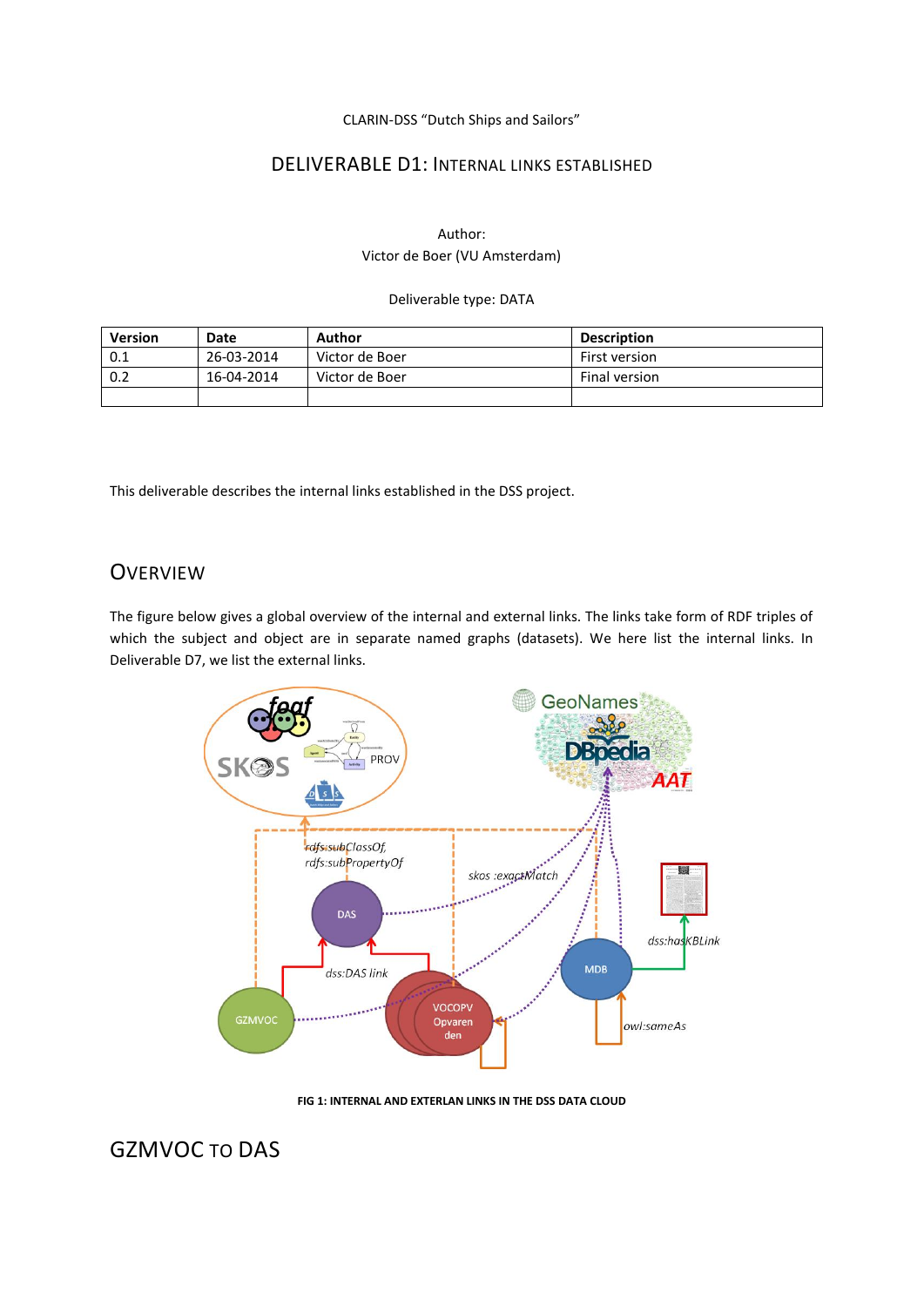The Generale Zeemonsterrollen dataset uses explicit codes references to DAS voyages. These were used to generate explicit links between GZMVOC and DAS. We use two different RDF properties, which correspond to the original metadata fields. All links are stored in a separate named graph [\(http://purl.org/collections/nl/dss/gzmvoc/gzmvoc\\_2\\_das.ttl](http://purl.org/collections/nl/dss/gzmvoc/gzmvoc_2_das.ttl) ). The table below lists the number of links. In total 5303 links are established.

| <b>Predicate</b>              | #Triples | $\begin{array}{c c} \text{\#Distinct} & \text{\#Distinct} \\ \text{subjects} & \text{objects} \end{array}$ |      |
|-------------------------------|----------|------------------------------------------------------------------------------------------------------------|------|
| dss:gzmvoc/has das link heen  | 3607     | 3607                                                                                                       | 1665 |
| dss:gzmvoc/has das link terug | 1696     | 1696                                                                                                       | 1134 |

# VOC OPVARENDEN TO DAS

The original VOC Opvarenden dataset uses explicit codes references to DAS voyages. These were used to generate explicit links between VOC Opvarenden and DAS. We use three different RDF properties, which correspond to the original metadata fields. All links are stored in a separate named graph [\(http://purl.org/collections/nl/dss/vocopv/vocopv\\_2\\_das.ttl.gz](http://purl.org/collections/nl/dss/vocopv/vocopv_2_das.ttl.gz) ). THe table below lists the internal links. In total 1,128,416 links are established.

| <b>Predicate</b>                  | #Triples | #Distinct<br>subjects | #Distinct<br>objects | Domain(s)     | Range(s)      |
|-----------------------------------|----------|-----------------------|----------------------|---------------|---------------|
| dss:vocopy/has dasuitreis         | 767581   | 767581                | 3135                 | rdfs:Resource | rdfs:Resource |
| dss:vocopy/has_tblSchipKaapDASURI | 45350    | 45350                 | 3182                 | rdfs:Resource | rdfs:Resource |
| dss:vocopv/has vwPersoonDASURI    | 315485   | 314932                | 5832                 | rdfs:Resource | rdfs:Resource |

## MDB SAMEAS LINKS

In the MDB dataset many ships occur multiple times, however it is initially unknown which ships are which. We therefor assume that all ships are unique and only at a later state attempt to identify recurring ships. This is done using different algorithms, designed and implemented within the context of the Master thesis of VU student Robin Ponstein. A sample of his results were evaluate by Jur Leinenga and an acceptable precision was found. Still, the links are stored in a separate named graph